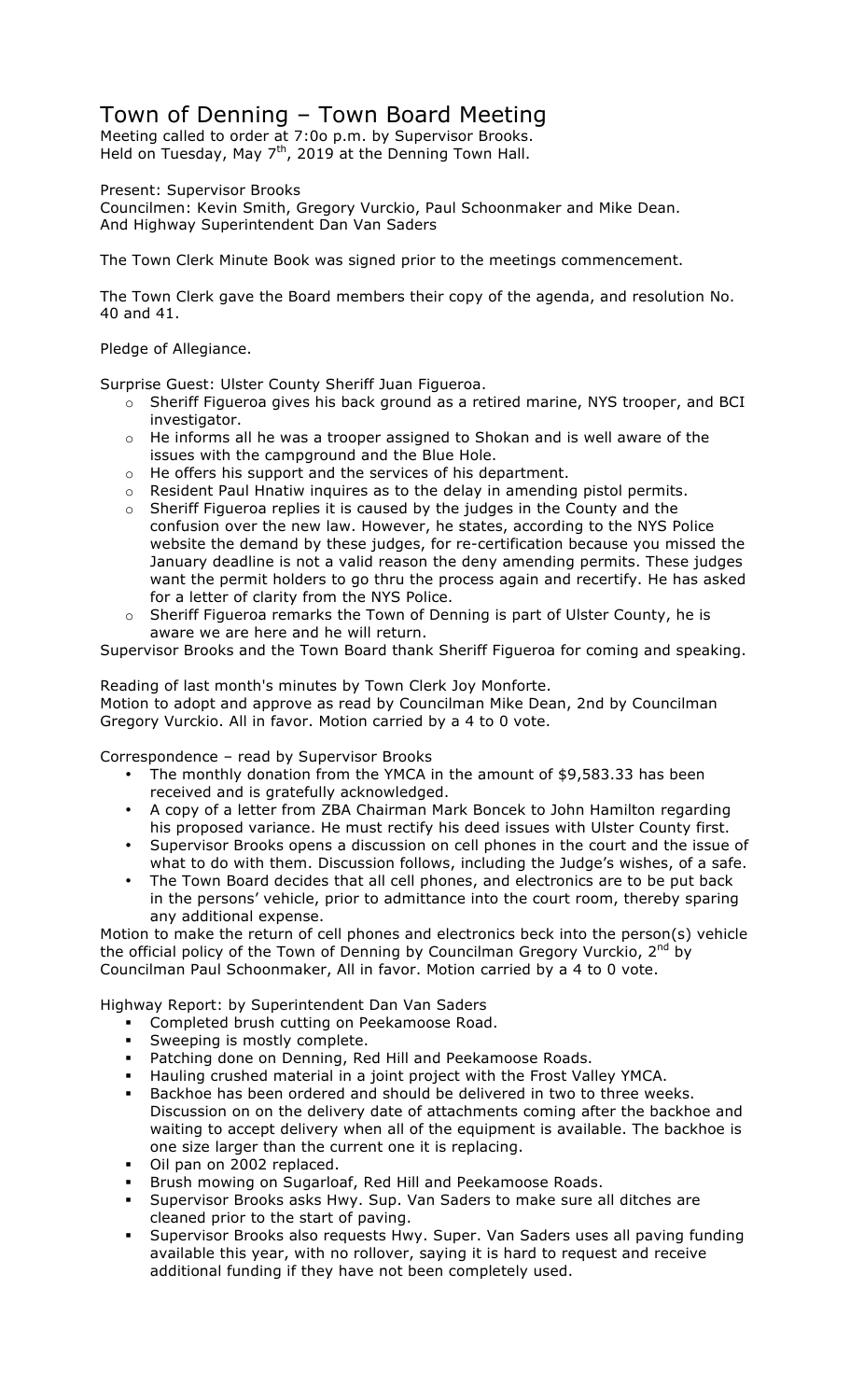- ! Supervisor Brooks asks Superintendent Dan Van Saders when the 284 Agreement will be ready?
- ! Councilman Vurckio inquires as to the trade in value of the backhoe?
- ! Hwy. Super. Van Saders responds they offered \$22 or 23, 000.00
- **•** Discussion follows.
- ! The Town Board will offer the backhoe for auction, believing a better price will be received.

! Planning Board Report - by Liaison, Councilman Kevin Smith

- ! Chairman Joe Sibiga and member Travis Coddington are in attendance.
- ! Chairman Sibiga reads a letter thanking former liaison Mike Dean for his many years of service, advice and knowledge.
- ! Councilman Smith informs the Board a discussion was held regarding Honzo Haven and the ADA of the application.
- ! John Hamilton was sent a letter referring him to the ZBA.
- ! Brooks & Brooks Surveyors appeared before the Planning Board for the proposed sub-division of the Sapadin property, part of the parcel is in the Provencal and part in the Overlay District. The Overlay District is being kept by the owners.

## Resolution No. 40 of 2019

**WHEREAS** New York State Town Law §285-a authorizes the Town Supervisor to transfer funds between Highway Fund accounts upon the approval of an authorizing resolution by the Town Board, and

**WHEREAS** the Town of Denning intends to purchase of a new backhoe loader in the amount of \$137,500.00 with funds secured by Supervisor Brooks thru a SAM Grant obtained from Senator John Bonacic, with the remaining balance of the purchase to be drawn from the Highway Fund Balance. And

**THEREFORE,** budgetary transfers is needed.

**NOW THEREFORE BE IT RESOLVED** that the Town of Denning Town Board **HEREBY** authorizes the Supervisor to perform the following Appropriations Codes transfers:

Increase Estimated Revenues & Appropriations DA3589 State-Aid Other Transportation in the amount of \$50,000.00 And

Decrease DA 599 Appropriated Fund Balance in the amount of \$87,500.00. And Increase Appropriations DA5130.2 Machinery Equipment In the amount of \$137,500.00 for Caterpillar Model 420F2 IT Backhoe Loader.

**Whereupon**, the Resolution was put to a vote, recorded as follows: Motion to adopt and approve by Councilman Mike Dean, 2<sup>nd</sup> by Councilman Kevin Smith. Roll Call Vote: Councilman Mike Dean AYE Councilman Paul Schoonmaker AYE Councilman Kevin Smith AYE Councilman Gregory Vurckio AYE Supervisor David Brooks AYE

Motion carried following a unanimous roll call vote.

Resolution No. 41 of 2019

**WHEREAS** the Town of Denning has received the approved funding for the 2019 CHIPS Program. And

**WHEREAS** \$134,606.95 CHIPS total 2019-2020 Apportionment and Cumulative Rollover Balance, \$60,733.26 PAVE NY2019-2020 Apportionment and Cumulative Rollover balance is \$27,563.62 (EWR) Extreme Winter Recovery Cumulative Rollover Balance, and

**WHEREAS** is no EWR for the 2019-2020 budgetary year. And

**WHEREAS** the Grand Total of \$222,903.83 is to be received from the CHIPS Program. And

**WHEREAS** the 2019 Town of Denning Budget has currently \$170,000.00 appropriated.

**NOW THEREFORE BE IT RESOLVED** that the Town of Denning Town Board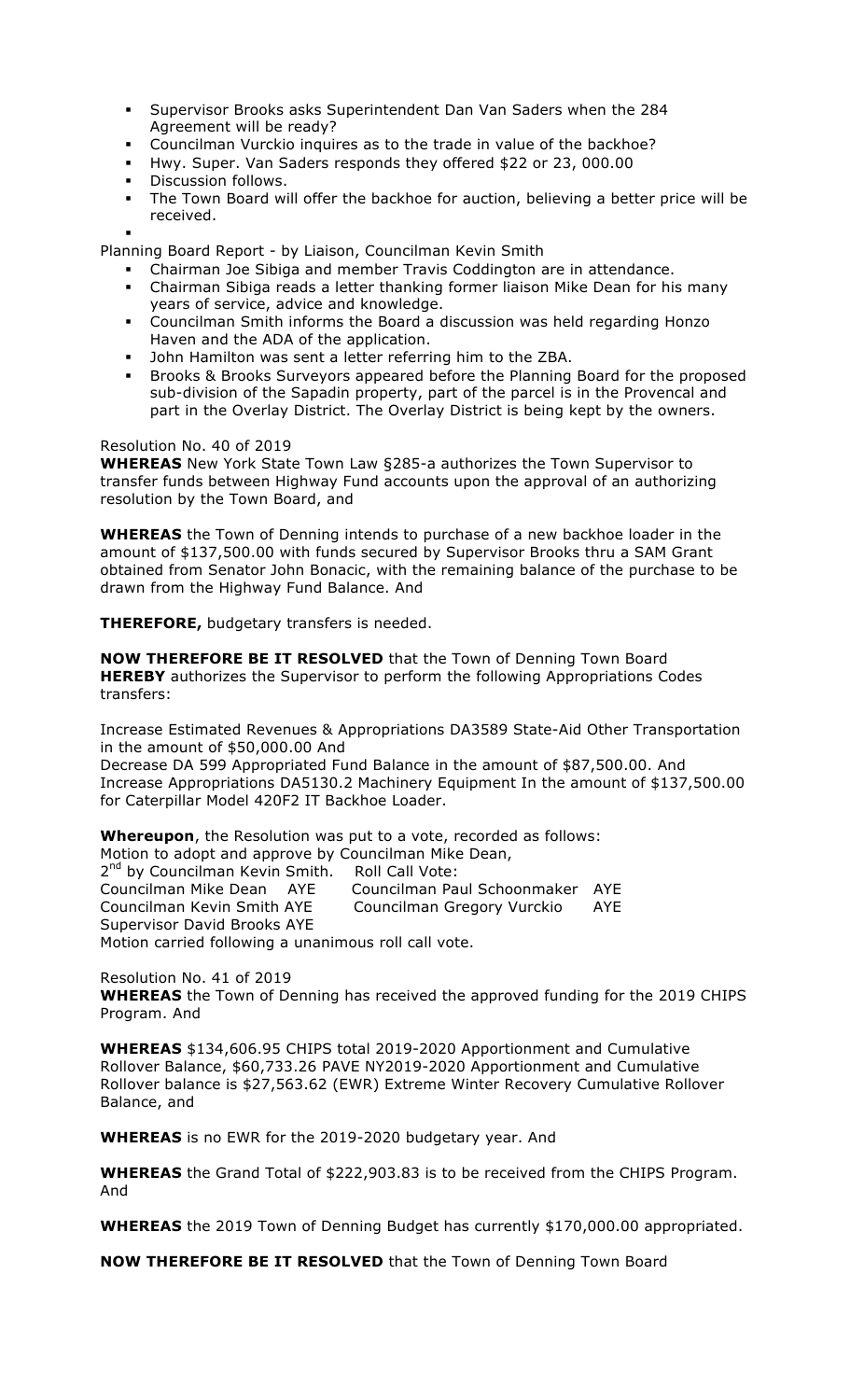**HEREBY** authorizes the Supervisor to perform the following Appropriations Codes transfers:

Increase Estimated Revenue & Appropriation DA3501 State-Aid Consolidated Highway in the amount of \$52,903.83, and Increase Appropriations DA5112.2 CHIPS in the amount of \$52,903.83

**Whereupon**, the Resolution was put to a vote, recorded as follows: Motion to adopt and approve by Councilman Paul Schoonmaker, 2<sup>nd</sup> by Councilman Gregory Vurckio. Roll Call Vote: Councilman Mike Dean AYE Councilman Paul Schoonmaker AYE Councilman Kevin Smith AYE Councilman Gregory Vurckio AYE Supervisor David Brooks AYE Motion carried following a unanimous roll call vote.

Supervisor Comments:

- Supervisor Brooks informs the Board they has received invitations to the opening of the Russian Mule Brewery on Saturday the 11<sup>th</sup> and the "Flip The Switch" solar Project of the Frost Valley YMCA on the  $18<sup>th</sup>$  of this month from 10 am to 12.
- Supervisor Brooks informs the Board, he received an email, late this afternoon, about the Sundown Stream Restoration Project, saying he is still trying to get this done this year. However, they want to have another meeting.
- He submits the emailed, new summary report for Town Board review.
- Engineer George Cronk was unable to attend the meeting, with him and Councilman Vurckio, regarding the Town Hall Elevation Project, therefore no update.
- The Town Hall is considered an "emergency operation center" therefore must be three feet above the five hundred-year flood event.

Supervisor Brooks calls for Councilmen Comments:

- ! Councilman Vurckio opens a discussion on Town Board meetings held in August in Sundown, and the difficulty asthmatic's have without air conditioning. He also suggests having the summer meetings earlier at 6 or 6:30.
- **Brief discussion follows.**
- ! Councilman Mike Dean suggests holding meetings in Sundown in April, May, September and October, so the same number of meetings are held there.
- ! Supervisor Brooks asks the Councilman to think about it and the idea will be revisited at a later date.
- **•** Councilman Schoonmaker informs the Board the next court date is the  $15<sup>th</sup>$ .
- ! Councilman Smith asks about the sub division amendment and if Supervisor Brooks has spoken with the planner?
- ! Supervisor Brooks responds yes, he has spoken with the planner and he should have the amendment for next weeks meeting. A public hearing will be scheduled at that time.

Supervisor Brooks call for Public Comment:

- o Mr. Hnatiw opens a discussion of the issues on White House Road; the ladders and lawn chairs which have been added to the side of the barn.
- o Mr. Travis Coddington opens a discussion on light pollution from the new LED lighting and fixtures installed at the county highway barn.
- o Supervisor Brook asks if they went before the planning board as our zoning requires?
- o Response no, from member Travis Coddington.
- $\circ$  Supervisor Brooks suggests the planning board write them a letter, since it is our zoning. Mr. Codington volunteers.

Supervisor Brooks call for any further comments or discussion. There is none. Motion to adjourn 7:59 by Councilman Gregory Vurckio, 2<sup>nd</sup> by Councilman Mike Dean, All in favor.

Respectfully Submitted by Joy Monforte, RMC, Town Clerk, May 8<sup>th</sup>, 2019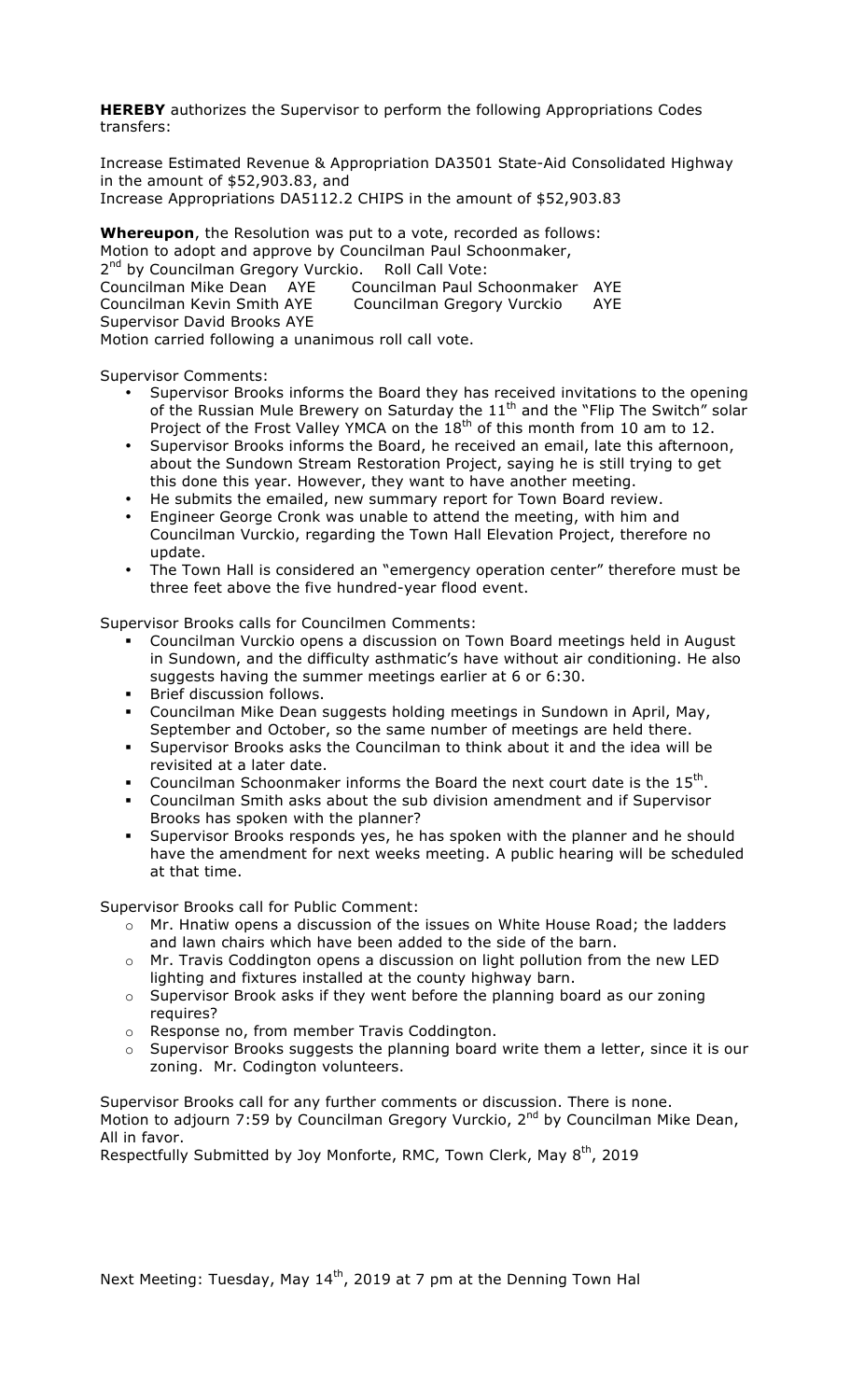## Town of Denning – Town Business Meeting

Meeting held on Tuesday, May 14<sup>th</sup>, 2019 at the Denning Town Hall. Called to order at 7:00 p.m. by Supervisor David Brooks.

Present: Supervisor David Brooks

Councilmen: Mike Dean, Paul Schoonmaker, Kevin Smith and Gregory Vurckio. Highway Superintendent Dan Van Saders.

The Town Clerk Minute Book was signed prior to the start of the meeting.

The Town Clerk gave the Board members their copy of the agenda, the proposed amendments to the Employee Handbook and the proposed Fund Balance Policy, as well as, the Budget vs. Actual thru April 2019.

Pledge of Allegiance

Highway Pre Pay Vouchers presented by Hwy Super. Van Saders. (see Warrant #5 Pre-Pay, voucher #14-16) MVP Healthcare Inc. DA9060.8 \$8,324.86 Trust & Agency Account DA9030.8 \$830.07, \$784.58. Whereupon a Motion to approve and pay Highway Pre Paid Vouchers was made by Councilman Mike Dean, 2<sup>nd</sup> by Councilman Gregory Vurckio. All in favor.

Highway Vouchers presented by Highway Superintendent Dan Van Saders. (see Warrant #5, voucher #63-77) All Gas & Welding A5130.4 \$228.00, \$135.18. Arkel Motors, Inc. A5110.4 \$97.86 Bottini Fuel Corp. DA5142.4 \$3,187.02 Chemung Supply Corp. DA5110.4 \$1,183.18, \$1,829.00 Decker & Samuels DA5140.4 \$395.00 Bruce Donohue Trucking DA5142.4 \$861.56 Home Depot DA5110.4 \$79.92 JD Industrial Supply DA5130.4 \$67.96 Kimball Midwest DA5130.4 \$461.73 Liberty Home & Garden DA5110.4 \$188.97' Liberty Trading Post DA5130.4 \$68.88 Mombaccus Excavating Inc. DA5110.4 \$1,148.03 Shakelton Auto & Truck Center DA5130.4 \$152.78 Whereupon a Motion to approve and pay Highway Fund vouchers by Councilman Paul Schoonmaker, 2<sup>nd</sup> by Councilman Kevin Smith. Motion carried 4 to 0 vote.

Supervisor Brooks ask Hwy. Super. Van Saders if he has spoken with Dep. Hwy. Super. Totten, regarding the water run off issue on Red Hill?

- o Hwy. Super. Van Saders replies he has, briefly.
- o Supervisor Brooks gives the Town Board and Hwy. Super. Van Saders the information from the site inspection.
- o The final decision of the Town Board is to replace the culverts, add two, then pave the road. The resident will armor the bank with flat stone.

Supervisor Brooks opens a discussion and asks Hwy. Super. Van Saders if he has reviewed the Handbook changes, which have been discussed previously?

- The Town of Denning does not and never has offered the disability insurance, in section 808 and in section 404 the probationary period has been increased from twenty-six to fifty-two weeks. Discussion follows.
- Hwy Super. Van Saders agrees with the revisions. **Whereupon**, a Motion to amend, approve and adopt the above changes to the Town of Denning Employee Handbook is recorded as follows, by Councilman Mike Dean, 2<sup>nd</sup> by Councilman Kevin Smith. Roll Call Vote:

Councilman Mike Dean AYE Councilman Paul Schoonmaker AYE Councilman Kevin Smith AYE Councilman Gregory Vurckio AYE Supervisor David Brooks AYE

Motion carried following a unanimous roll call vote.

Supervisor Brooks tells Hwy. Super. Van Saders a video for Sexual Harassment training will be available shortly.

Councilman Mike Dean inquires as to the status of patching Denning Road.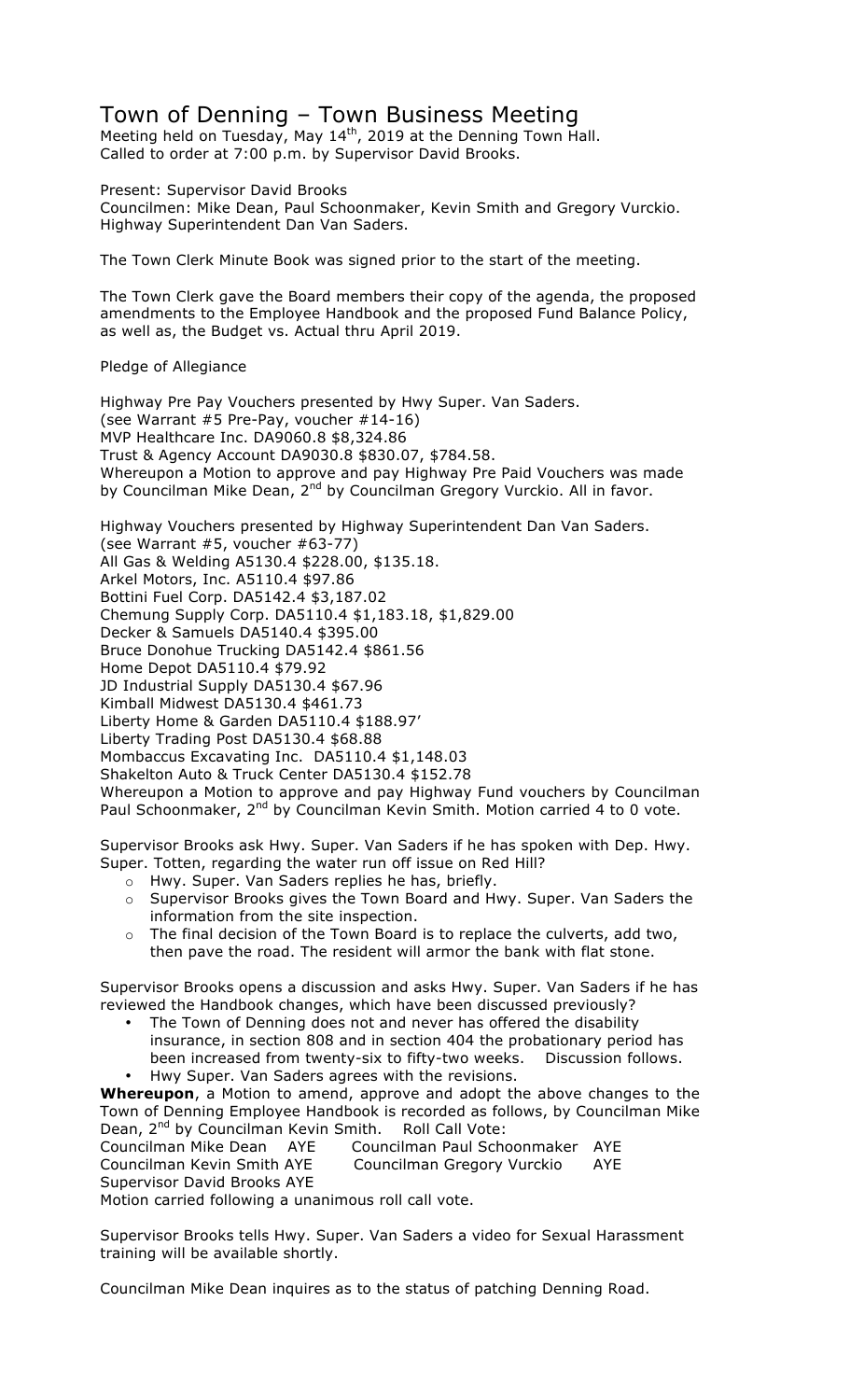Hwy. Super. Van Saders responds the crew has patched the larger holes and will hot patch Denning and Red Hill Roads soon.

Supervisor Brooks asks when Hwy. Super. Van Saders will have a 284 Agreement. He replies he will have the 284 Agreement next meeting. Discussion opened on roads lengths. Hwy. Super. Van Saders will verify lengths of roads to be paved. Supervisor Brooks remarks it would be nice to finish one road. Councilman Vurckio agrees, finish a road and it is completed.

Supervisor Brooks informs the Board he has a septic meeting next Thursday. He will sign the Notice to Proceed and then construction will commence.

Councilman Dean asks how the crushing of stone material is proceeding? Hwy. Super. Van Saders replies he is planning on speaking with them tomorrow. Discussion opened by Supervisor Brooks on the amount of material to be crushed, it is more than first expected as is the cost associated with it, with payment and the storage of the material. The Town Board decides the best payment option, as it is an unbudgeted expense, is to request Frost Valley YMCA retain one-months donation and the partial donation of another month. Councilman Dean suggests the Town purchase the lot the material is being crushed on. Town Board discussion follows; the Town Board decides to proceed with pursuing the afore mentioned idea. Councilman Dean will approach YMCA Director Jerry Huncosky.

Supervisor Brooks reads an email form Mr. Waznys and tells Hwy. Super. Van Saders he will stop in his office in the morning prior to his Sundown Stream Restoration and Town Hall elevation meeting to send an email to Mr. Waznys, confirming the Town Board decision.

Hwy. Super. Van Saders leaves as his portion of the meeting has concluded.

General Pre Pay Vouchers presented by Supervisor Brooks. (see Warrant #5PP, voucher (#29-37) Central Hudson A1620.4 \$253.35, A5132.4 \$304.68, A8160.4 \$4294. MVP Health Care Inc. DA9060.8 \$6,111.92, \$60.50 TWC A5132.4 \$158.45, A1620.4 \$202.75 Trust & Agency Acct. DA9030.8 \$676.61, \$248.81 Vista Print Netherlands B.V. A1110.2 \$42.11 Whereupon a Motion to approve and pay General Fund Pre Pay vouchers by Councilman Gregory Vurckio, 2<sup>nd</sup> by Councilman Mike Dean, All in favor.

General Vouchers, presented by Supervisor Brooks. (see Warrant #5, vouchers #64-77) Tammy Beck Court Petty Cash Reimbursement A1110.4 \$14.00 Central Hudson A5182.4 \$130.20 Carl Landon A1460.4 \$354.17 Gnome Home Inc. A1355.4 \$44.70, A1410.4 \$42.00 Joy Monforte A1410.4 \$53.40 MVP A9060.8 \$60.50 Office of the Comptroller A690 \$178.00 Planit Main Street, Inc. A8020.4 \$270.00 Quill.com A1620.4 \$63.08, A1110.2 \$397.81, \$704.98, \$179.46, 507.46 UCRRA A8160.4 \$2,176.17 Wapner, Koplovitz & Futerfas A1420.4 \$645.00 Bottini Fuel Corp. A1620.4 \$330.53, A5132.4 \$763.88. Whereupon a Motion to approve and pay General Fund vouchers by Councilman Mike Dean, 2<sup>nd</sup> by Councilman Paul Schoonmaker. Motion carried 4 to 0 vote.

Discussion opened by Supervisor Brooks on the proposed Fund Balance Policy submitted for consideration, which is now required by NYS. Supervisor Brooks states he believes it is a well stated policy and asks the Board to review for approval at the next meeting.

Supervisor Comments: